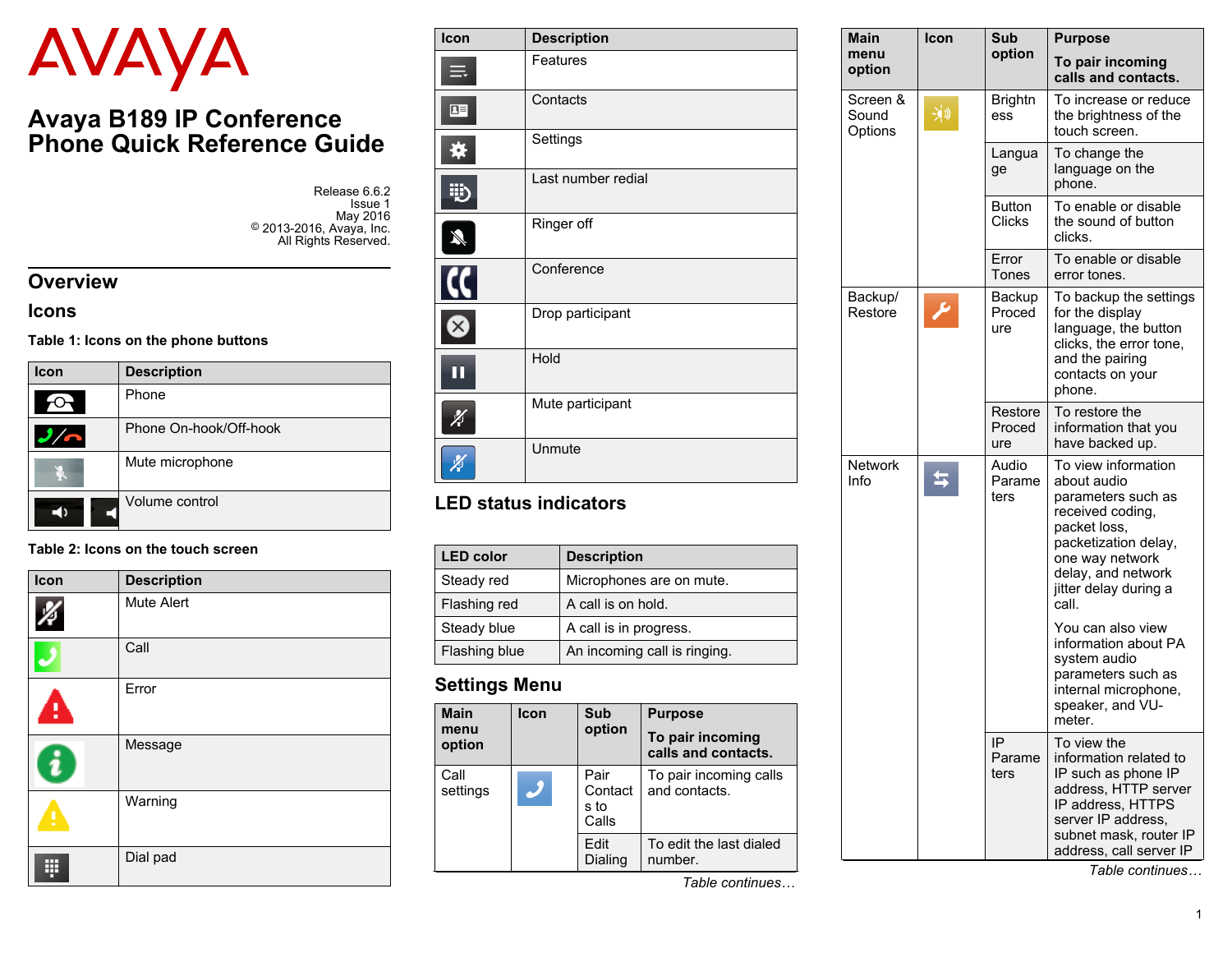| <b>Main</b>                               | Icon | Sub                      | <b>Purpose</b>                                                                                                                                                                                     |
|-------------------------------------------|------|--------------------------|----------------------------------------------------------------------------------------------------------------------------------------------------------------------------------------------------|
| menu<br>option                            |      | option                   | To pair incoming<br>calls and contacts.                                                                                                                                                            |
|                                           |      |                          | address, and<br>information about<br>802.1x supplicant,<br>VLAN IDs, and VLAN<br>test.                                                                                                             |
|                                           |      | Quality<br>оf<br>Service | To view the values for<br>QoS parameters such<br>as L2 Audio, L2<br>Signaling, L3 Audio,<br>and L3 Signaling.                                                                                      |
|                                           |      | <b>Miscell</b><br>aneous | To view information<br>about the phone<br>model number and<br>serial number, MAC<br>address, group,<br>protocol, application<br>file, ethernet port,<br>kernel file, and backup<br>app file names. |
| Guest<br>Login                            |      | Guest<br>Login           | To enable a guest to<br>log in for a specified<br>duration of time.                                                                                                                                |
| Log Out                                   |      |                          | To log out of the<br>phone.                                                                                                                                                                        |
| About<br>Avaya IP<br>Conferen<br>ce Phone |      |                          | To view the firmware<br>version and year.                                                                                                                                                          |
| Administr<br>ation<br>Menu                |      |                          | To view and<br>administer settings,<br>troubleshoot, and test<br>the phone.                                                                                                                        |
| Screen<br>Cleaning                        |      |                          | To clean the touch<br>screen.                                                                                                                                                                      |

# **Handling calls**

## **Logging into the conference phone**

- 1. On the phone screen, enter the extension number and the password in the corresponding fields.
- 2. Tap **Log In**.

#### **Note:**

If multiple gatekeepers are configured for the phone, the phone stops at the discovery mode in the following conditions:

- The login credentials are incorrect.
- The phone is logged in. One of the gatekeepers is not reachable, because of an upgrade or a network outage. In the discovery mode, press **Reset**. The phone deletes the credentials from the memory, reboots, and displays the login page.

## **Making a call**

- 1. To make a call, perform one of the following actions:
	- If the phone displays a dial pad, start dialing the number.
	- If the phone does not display a dial pad, tap the dial  $pad \#$  icon and dial the number when the screen displays the dial pad.
	- Press the Phone On-hook/Off-hook  $\frac{1}{2}$  button and start dialing the number.
- 2. To edit a dialed number, tap the backspace icon. To enable the edit dialing feature, go to **Settings** > **Call Settings** > **Edit dialing**.

## **Calling a number from the contacts list**

- 1. On the touch screen, tap **Contacts**. The phone displays the **Contacts** screen with the contacts.
- 2. Scroll to the contact that you want to dial.
- 3. Tap the contact that you want to dial.

## **Answering a call while on another call**

You can answer another incoming call when you are on a call without dropping the first call.

For example, you are on a call with A. You get an incoming call from B. The status indicator LED starts flashing blue.

The screen displays the calling party number and the following options:

- Answer Hold
- Answer Drop
- Ignore
- 1. To answer the call from B and put A on hold, tap **Answer Hold**.
- 2. To answer the call from B and drop the call from A, tap **Answer Drop**.

3. To ignore the call from B and continue the call with A, tap **Ignore**.

The conference phone stops ringing. However, the status indicator LED keeps flashing blue as long as B keeps calling.

## **Using the Features button**

1. Tap **Features**.

The **Phone Features** screen displays a list of the features that the administrator has configured for your phone.

2. Tap the feature that you want to activate.

#### **C** Note:

The screen can display only four feature buttons. If there are more than four features configured for your phone, scroll down the list to access these features.

## **Conference Calls**

#### **Setting up a conference call**

- 1. To make a conference call, perform any one of the following three actions:
	- Touch a call appearance on the phone screen.
	- **Press the Phone Off-hook/On-hook**  $\frac{1}{2}$  **button.**
	- Tap the dial pad icon.

The screen displays the dial pad.

2. Dial the number of the first party that you want to include in the conference.

#### 3. Tap **Conference**.

The phone displays the dial pad.

4. Dial the number of the second party that you want to include in the conference call.

On an active call, when you dial another number to set up a conference, you might see the \* symbol instead of the dialed digits. Contact the phone administrator to enable viewing the dialed digits.

5. Tap **Join** when the called party answers.

The phone displays the conference call window and initiates the conference call. The conference call window displays the name or number of the participants on the call and a call timer.

#### **Adding more participants to a conference call**

1. On the conference screen on the phone, tap **Add**. The phone screen displays the dial pad.